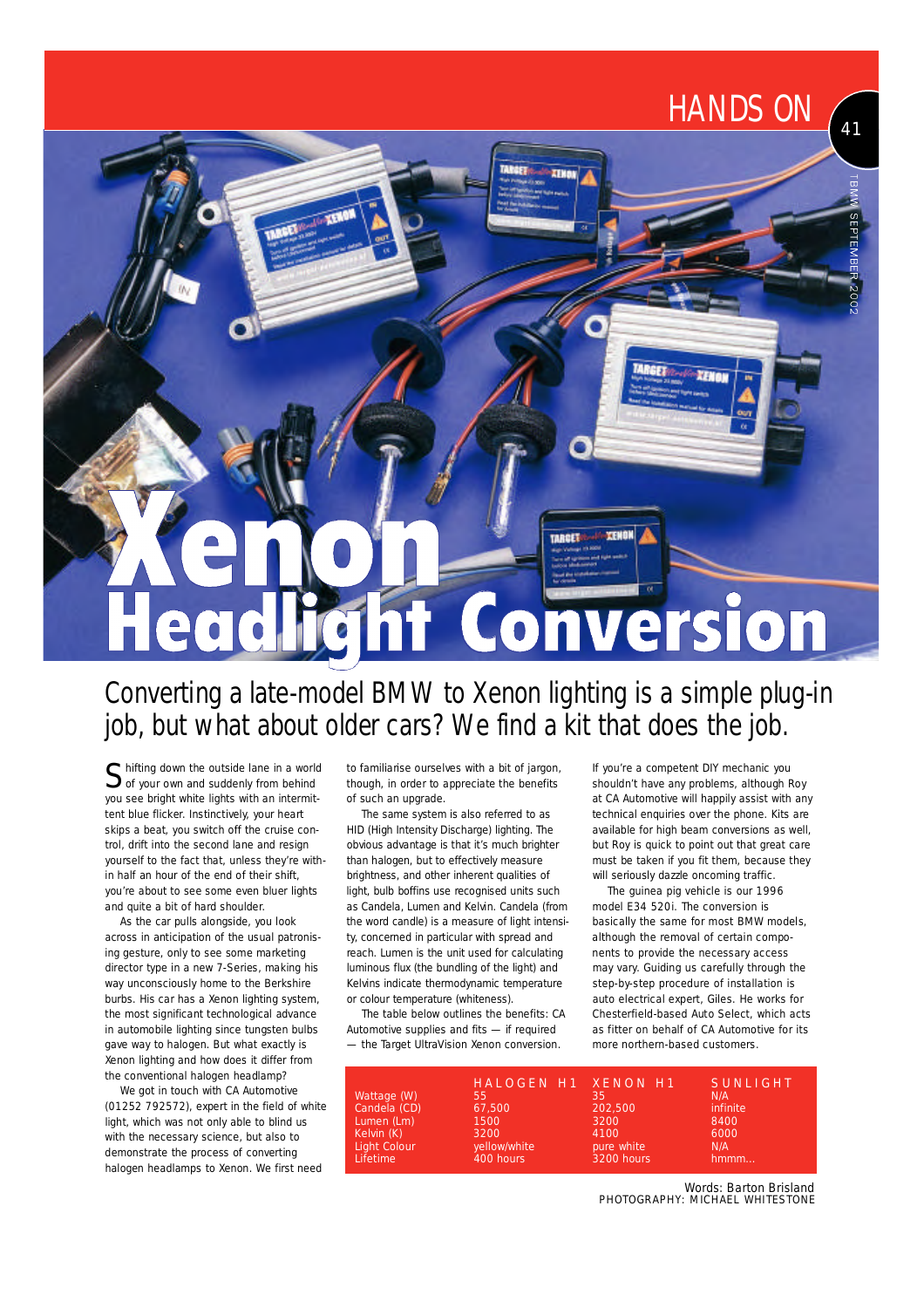## 42 HANDS ON











#### **SAFETY**

The first rule of working on cars and using tools of any kind is don't take risks:

- If you're using power tools, protective gear is essential. • Never work under a car without supporting it using axle stands first.
- When cars catch fire, they burn fast. Always have a fire extinguisher to hand.
- If you're not completely confident in your own ability to complete any task safely, don't even start it. Leave it to the experts.

The advice and guidelines given in *Total BMW* magazine are given in good faith and neither *Total BMW* nor A&S Publishing can take any responsibility for injuries sustained while carrying out the described tasks and procedures, or any consequences arising therefrom.

**1** Starting with the nearside lamp on Nick's E34, the power steering fluid reservoir needs to be loosened. It isn't necessary to disconnect the hoses and spill **Starting with the nearside lamp on Nick's E34, the power steering fluid reserfluid everywhere, though. Removing the two 10 mm bolts and tucking the reservoir as far out of the way as possible is sufficient to gain access.** 

**2 The airbox is in the way too. There's a coolant temperature sender which needs undoing first, then the 10 mm fastening bolts which locate the box on the inner wing can be removed, along with the induction hose to the air flow meter. Then the entire assembly can be lifted out of the way.**

**3** Next, remove the plastic cover from the back of the light. There are **3** two screws on top of the cover which need just a quarter of a turn **two screws on top of the cover which need just a quarter of a turn to release them.** 

**4** Disconnect the two-pin electrical connector from the back of the light unit (it's obviously the outer of the two lights that we're referring to here, as we're **Disconnect the two-pin electrical connector from the back of the light unit only concerned with the low-beam conversion)...**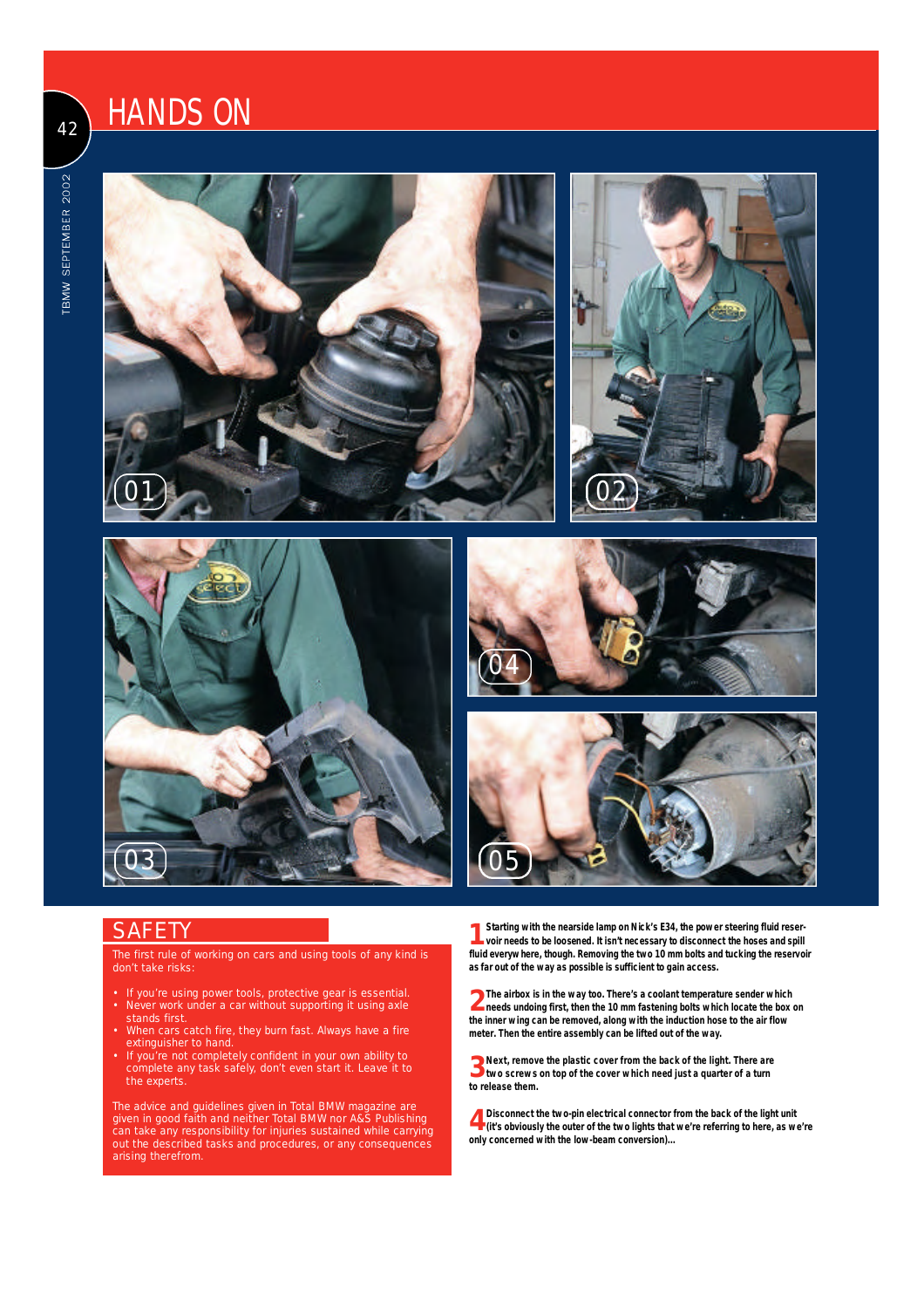









**5** ... and pull off the round black/grey cover that you've just unplugged. You can<br>**5** now see the base of the standard halogen bulb. Unclip it from its mounting and **... and pull off the round black/grey cover that you've just unplugged. You can discard it.**

**6** The round plastic cover/connector is retained for the conversion and here you need to adapt it to suit: using a drill with a 25 mm hole cutter **The round plastic cover/connector is retained for the conversion and here's attachment, find the exact centre of the cover and then cut it out. Use a decent bit and let the drill do the work. Take care not to apply too much downward pressure which could crack the cover/connector.**

**7** Take one of the Xenon bulbs from the Target UltraVision kit. Remove the plas-<br>tic cover from the glass of the bulb (take care, as Xenon bulbs are extremely **tic cover from the glass of the bulb (take care, as Xenon bulbs are extremely** expensive to replace, although they aren't particularly affected by skin contact, **unlike halogens). Here you see the bulb with its integral cable tree. The insulated connectors at the bottom of the picture will be wired, in circuit, to the remaining components in the kit, but pay particular attention for now, to the two wires with male spade ends protruding from the bulb-side of the insulating grommet.**

**8** Giles is now feeding the Xenon bulb and cables through the cover/connector<br>**8** from the rear. The bulb obviously has to be on the inside, but note also that the **from the rear. The bulb obviously has to be on the inside, but note also that the two spade-ended wires do as well, while the insulating grommet and aftermarket plugs and connectors are left protruding from the rear.**

**9** The spade-ended wires connect up to female terminals — which are part of the car's original wiring harness — on the inside of the now modified **the car's original wiring harness — on the inside of the now modified cover/connector. The red wire is of course live and the black, earth. This is how the conversion taps into the existing 12V power supply.**

**10** Here you can see the electrical plug fitting, which is now connected up to the Xenon bulb via the two spade-ended wires. Giles is pulling the slack in **the wires out through the back of the cover/connector and fitting the grommet for a watertight seal.**

43